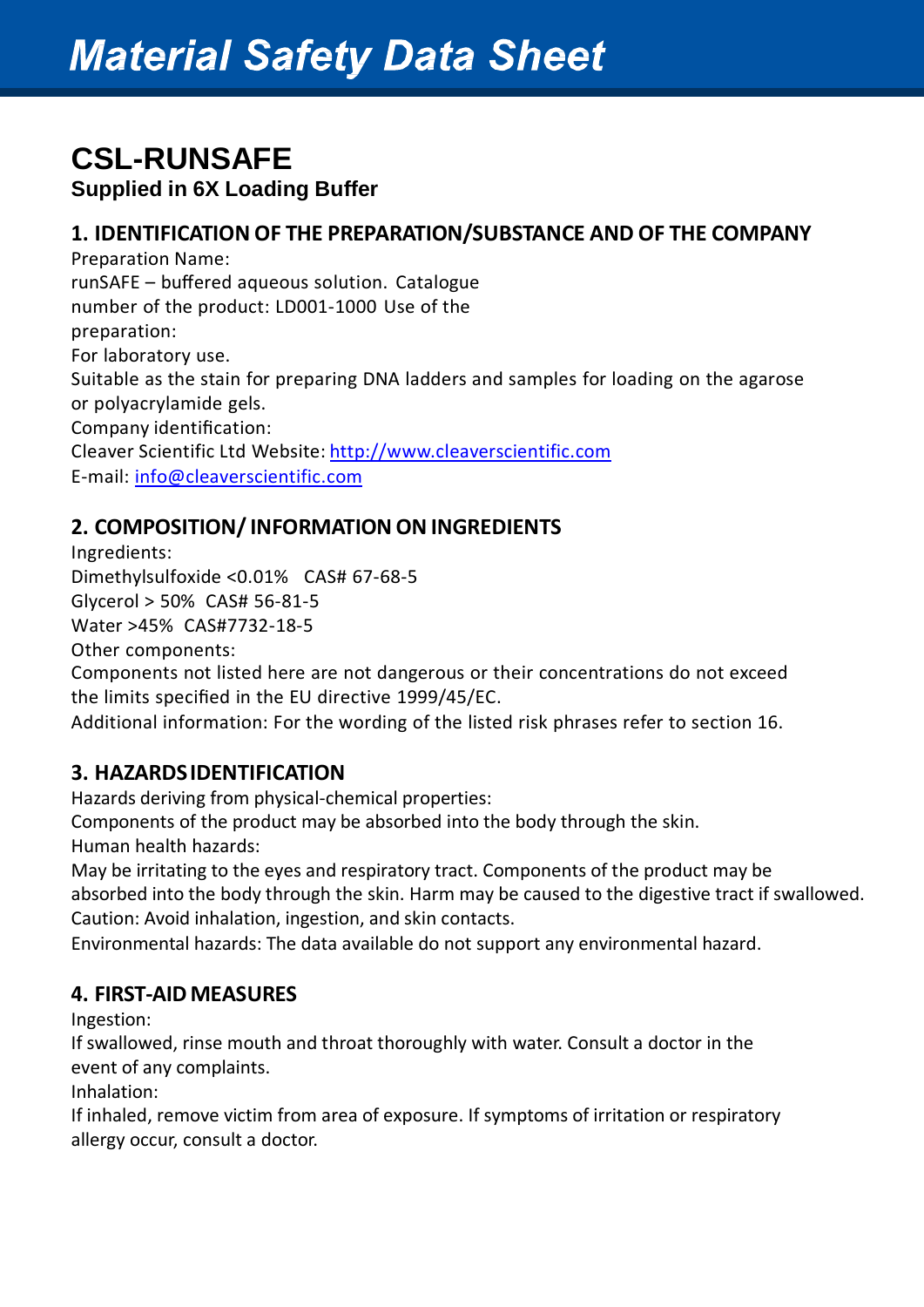Skin contact: Wash immediately and thoroughly with plenty of water. Eye contact: In case of contact, wash immediately and thoroughly with plenty of water. Consult a doctor in the event of any complaint.

### **5. FIRE-FIGHTINGMEASURES**

The preparation cannot cause fire.

Suitable extinguishing agents:

Water spray, carbon dioxide, dry chemical powder or appropriate foam.

Not suitable extinguishing agents: None.

Special exposure hazards from decomposition products:

Not thoroughly investigated.

Protective equipment:

Wear self-contained breathing apparatus and protective clothing.

### **6. ACCIDENTAL RELEASE MEASURES**

Personal precautions:

Wear appropriate gloves (see Section 8), safety glasses to clean small releases/spillage. Avoid contact with skin and eyes. In case of vapor/aerosol formation, wear suitable respiratory protection means. Ventilate the area.

Environmental precautions: No special measures required.

Methods for cleaning up:

Absorb spillages with liquid-binding material. Ventilate and wash the area after the spillage is completely removed.

Additional information: No dangerous substances are released.

### **7. HANDLING AND STORAGE**

Handling: No further requirements. Keep in properly labeled containers. Use appropriate personal protection measures (see Section 8). Avoid any contact with the liquid. Avoid the formation of aerosols. Ventilate area.

Storage:

Store at 25°C or 4°C for up to 12 months.

### **8. EXPOSURE CONTROLS/PERSONAL PROTECTION**

Ingredients with limit values that require monitoring at the workplace:

The product does not contain any relevant quantities of materials with critical values that need to be monitored at the workplace.

General protective and hygienic measures:

The usual precautionary measures are the same as for chemicals handling.

Engineering measures:

Ensure adequate ventilation, especially in the confined areas.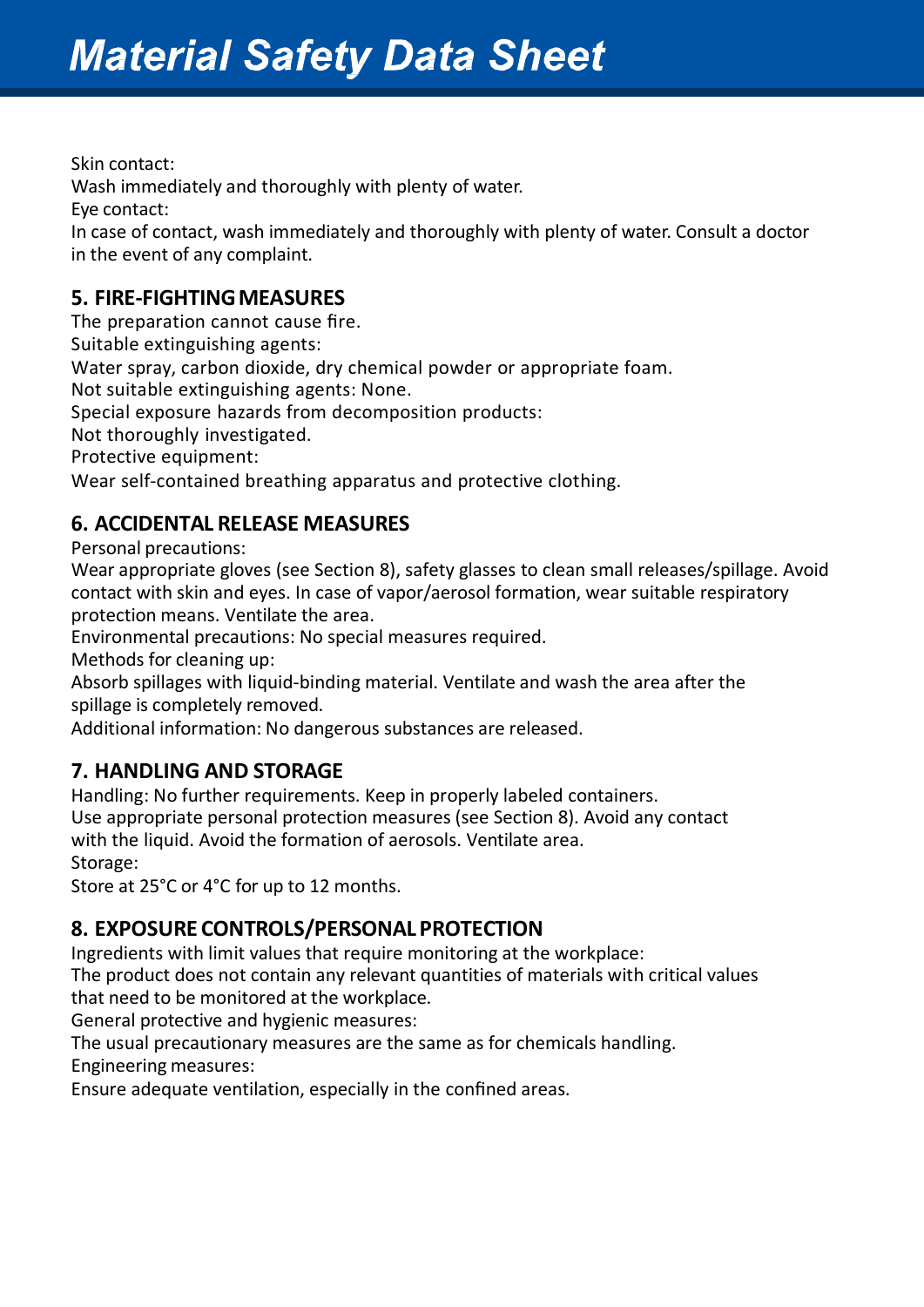Personal protection:

- Respiratory protection: Wear suitable respiratory equipment.
- Hand protection:

Wear rubber gloves. No special requirements for the rubber gloves.

- Eye protection: Safety glasses are recommended.
- Skin protection: The usual precautionary measures accepted in research laboratories, e.g. protective clothes (gowns). No specific requirements.

### **9. PHYSICAL AND CHEMICAL PROPERTIES**

Appearance: Liquid. Color: Dark Green. Odor: Odorless. pH-value at 25°C: Not Applicable Boiling point: 190°C. Flash Point: 95°C. Flammability / auto-flammability: The preparation is not flammable/self-igniting. Explosive properties: The preparation does not possess explosive properties. Oxidizing properties: Not applicable. Vapor pressure: Not applicable. Solubility in/miscibility with water: Fully miscible. Fat solubility: Not applicable. Vapor density: Not applicable. Evaporation rate: Not applicable. Conductivity: Not applicable. Viscosity: Not viscous.

### **10. STABILITY AND REACTIVITY**

Stability: Stable under storage conditions (see Section 7). Conditions to avoid: No conditions which may cause dangerous reactions. Possibility of hazardous reactions: No dangerous reactions known. Materials to avoid: No materials which may cause dangerous reactions. Hazardous decomposition products: No dangerous decomposition products known.

Hazardous polymerization: Will not occur.

### **11. TOXICOLOGICAL INFORMATION**

Routes of exposure:

Inhalation: Inhalation of aerosols may cause allergic type reactions in sensitized individuals.

Ingestion: Repeated ingestion or excessive dosage may cause irritation of the gastrointestinal tract.

Skin and eye contact: May be irritating the skin and eyes. Avoid direct contact if possible.